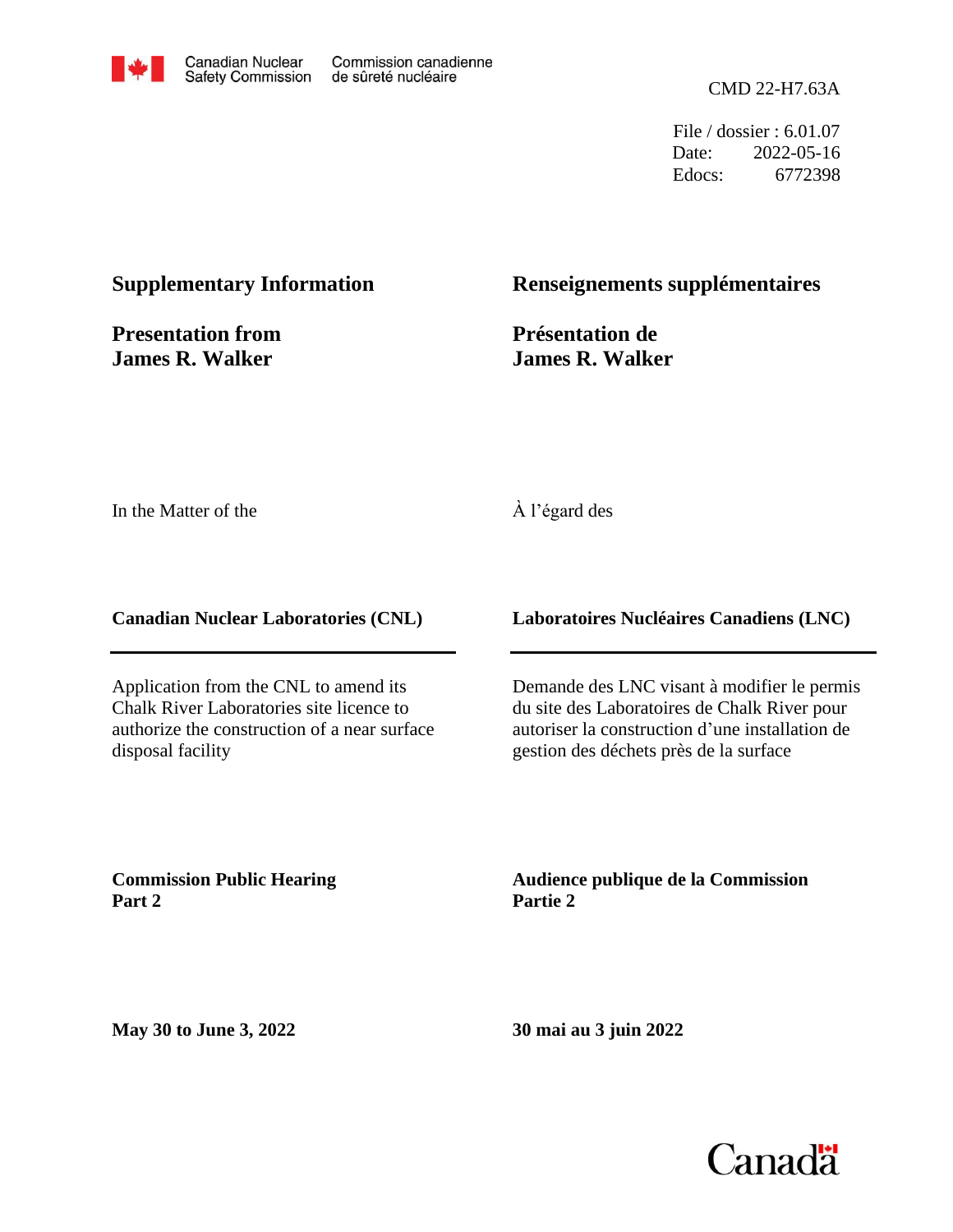# Intervention re CNL's Proposed Near Surface Disposal Facility

Dr. J.R. Walker CNSC Public Hearing 2022 May/June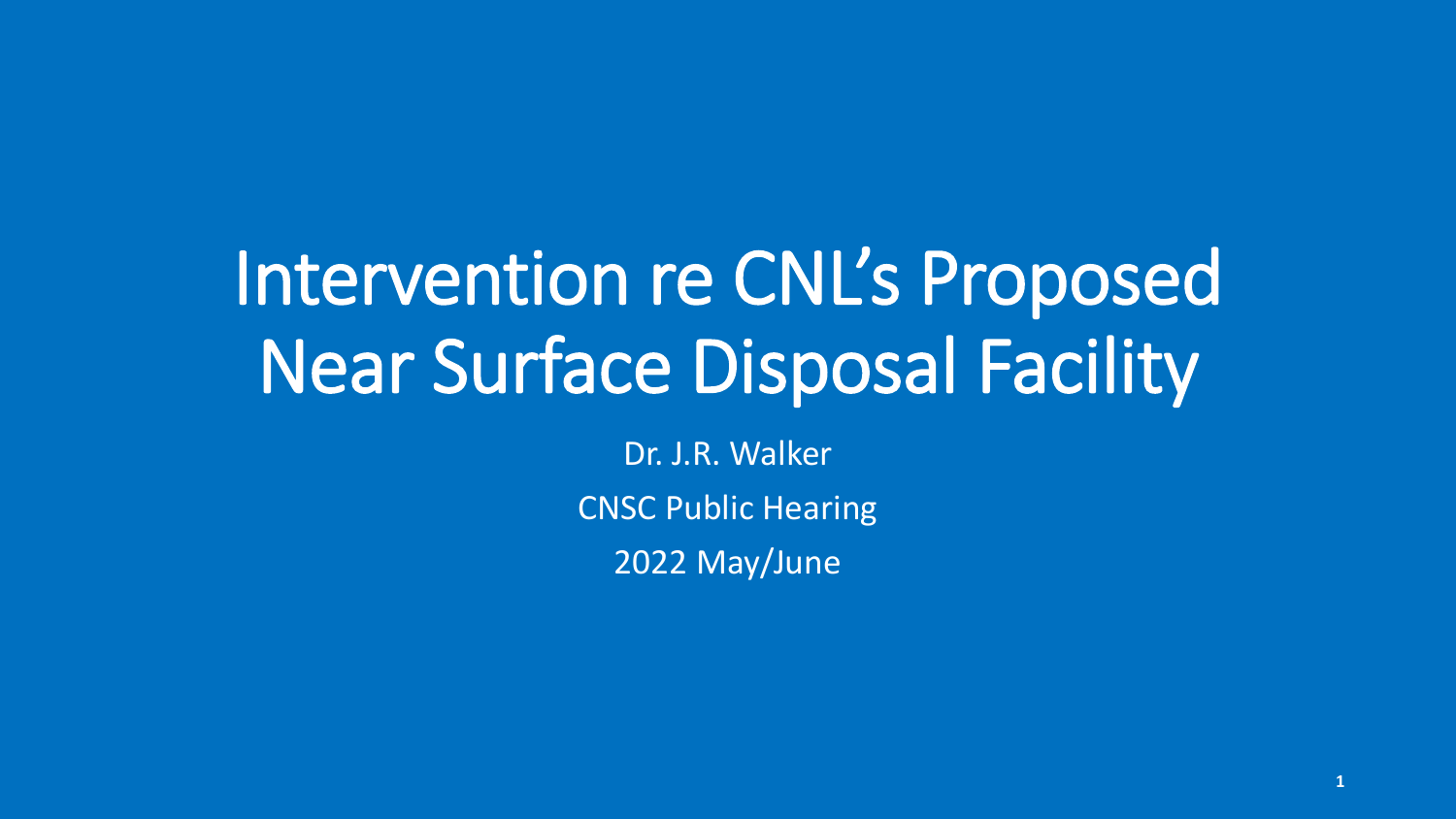#### Radioactive Waste Storage

- Radioactive waste is hazardous and must be isolated to ensure the safety of humans and non-human biota.
- Canada has been storing radioactive waste since the 1940s.
- Storage costs money construction, maintenance, remediation, security, etc. Regulatory and other societal oversight is also required.
- Future costs of these human interactions (institutional controls) represent a significant financial liability.
- Storage "in perpetuity" (e.g., tens of thousands of years) results in an extremely large financial liability.
- Public purse has to absorb these costs and liabilities.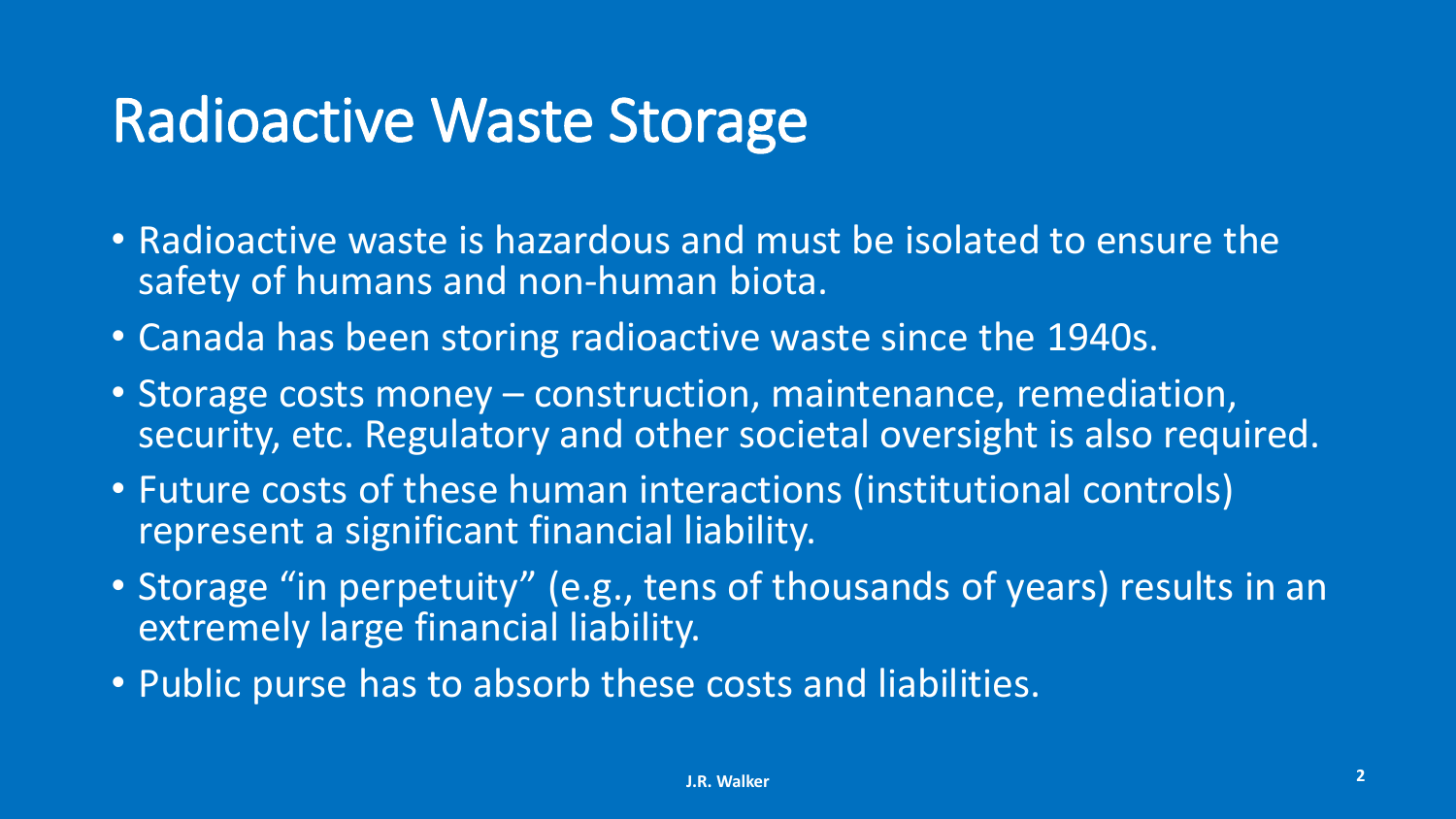#### Radioactive Waste Disposal

- Disposal facilities are solution to the safety, cost, and liability dilemma associated with radioactive waste storage.
- Disposal facilities are designed so that, at some point in the foreseeable future, the safety of humans and non-human biota is no longer dependent upon human intervention (maintenance, remediation, security, societal and regulatory controls).
- At that point in the foreseeable future (the end of the Institutional Control Period, ICP) the human interventions can cease, no further costs are incurred, the disposal of the waste will have occurred, and the financial liability is extinguished.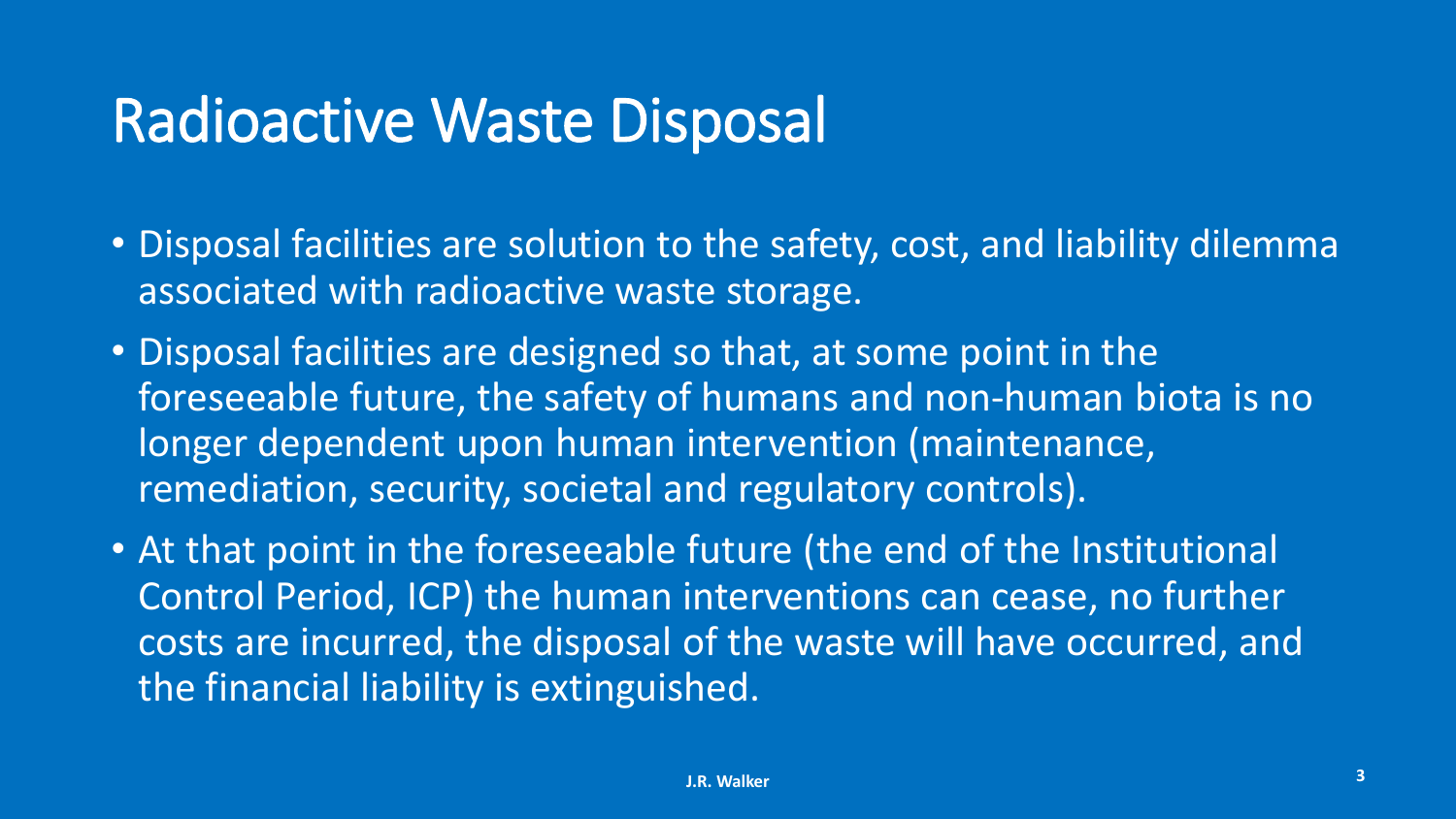### Disposal ≠ Storage

**Storage** 

- Costs "in perpetuity".
- No release from regulatory control.
- Extremely large financial liability for the public purse.



#### Disposal

- Costs only until end of ICP.
- Release from regulatory control at end of ICP.
- Financial liability extinguished at end of ICP.

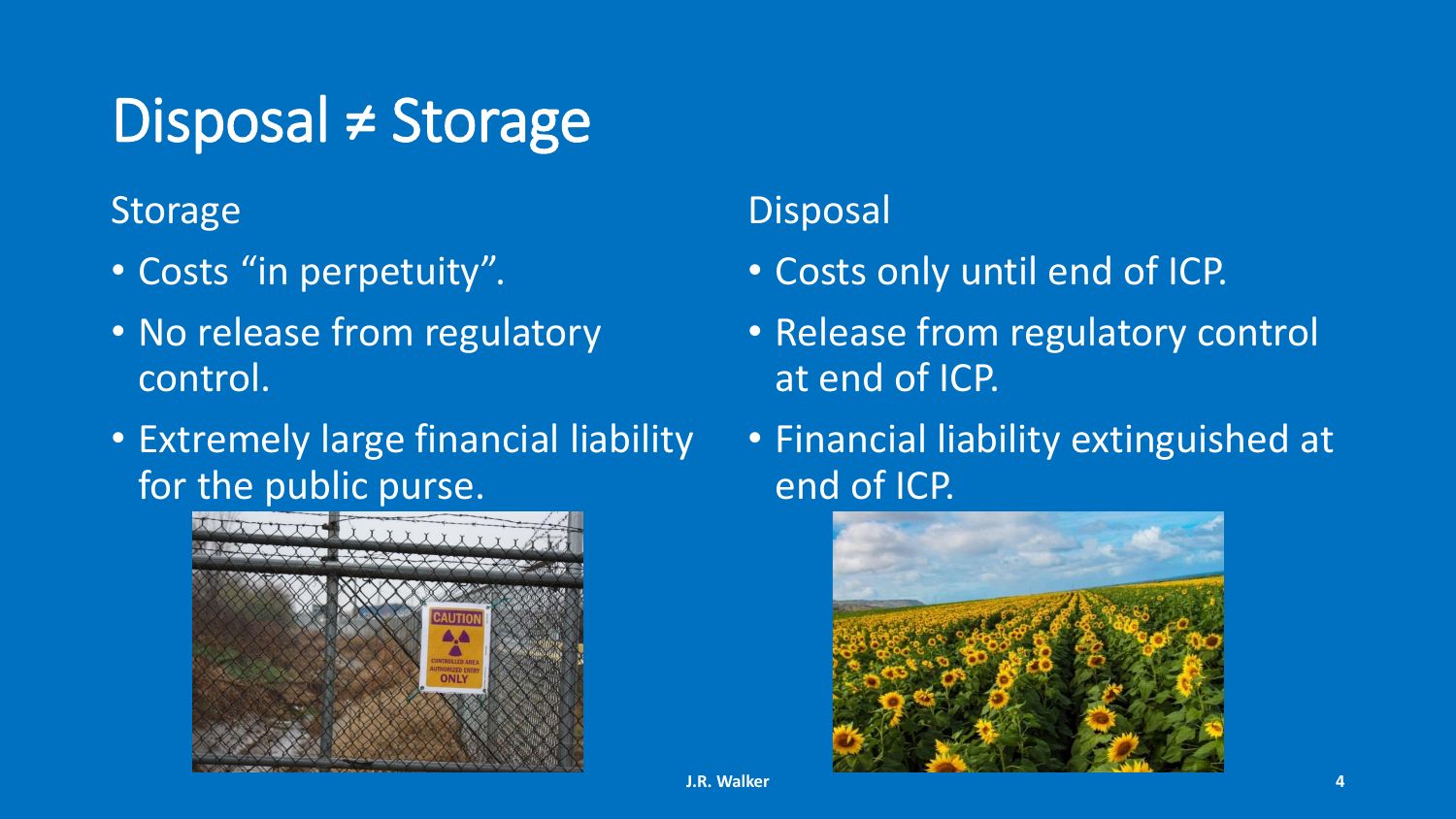# Criteria for Disposal / Release from Regulatory Control / Clearance / Abandonment — Individual Dose Limits and Risks

• Canada:

- Nuclear Substances & Radiation Devices Regulations: 10 µSv/year
- Others:
	- International Atomic Energy Agency (IAEA): 10 µSv/year
	- United Kingdom: 10<sup>-6</sup> deaths or heritable effects per year
	- Atomic Energy Control Board (predecessor to CNSC): 10<sup>-6</sup> fatal cancers and serious genetic effects per year

NB: 10  $\mu$ Sv/year is approximately equal to an annual risk of 10<sup>-6</sup> cancers or heritable effects (International Commission on Radiological Protection).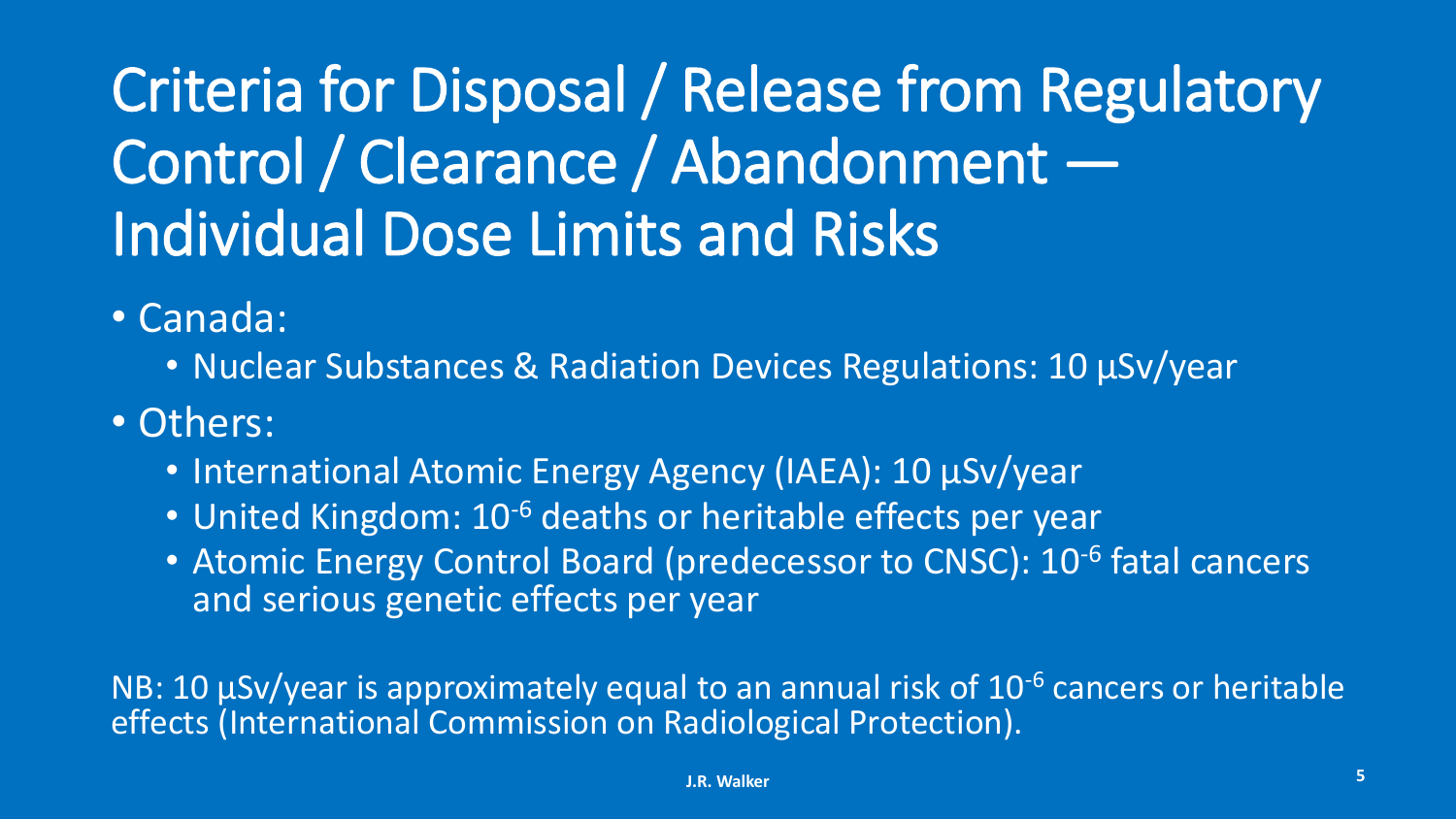#### Near Surface Disposal of Low Level Waste



Human societies are fragile —it is not possible to rely on institutional controls beyond a few hundred years (usually taken to be 300 years).

Decay Curve is below the Disposal Criteria by the end of the Institutional Control Period. Hence, emplaced radioactive material is Low Level Waste.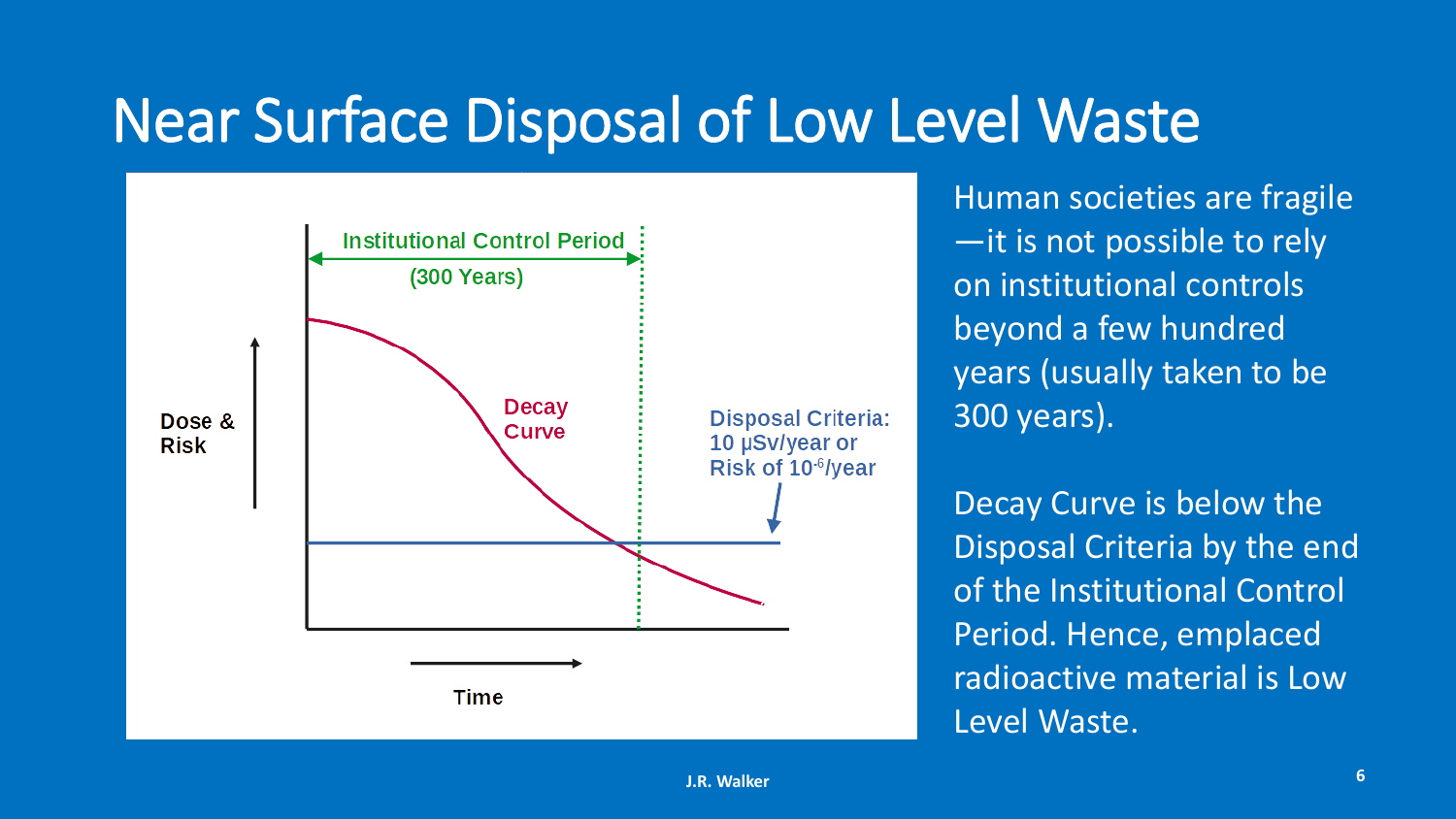#### *Not* Near Surface Disposal of Low Level Waste



Decay Curve is not below the disposal criteria by the end of the Institutional Control Period.

Hence, emplaced radioactive material is *not* Low Level Waste and this is *not* a Near Surface Disposal Facility.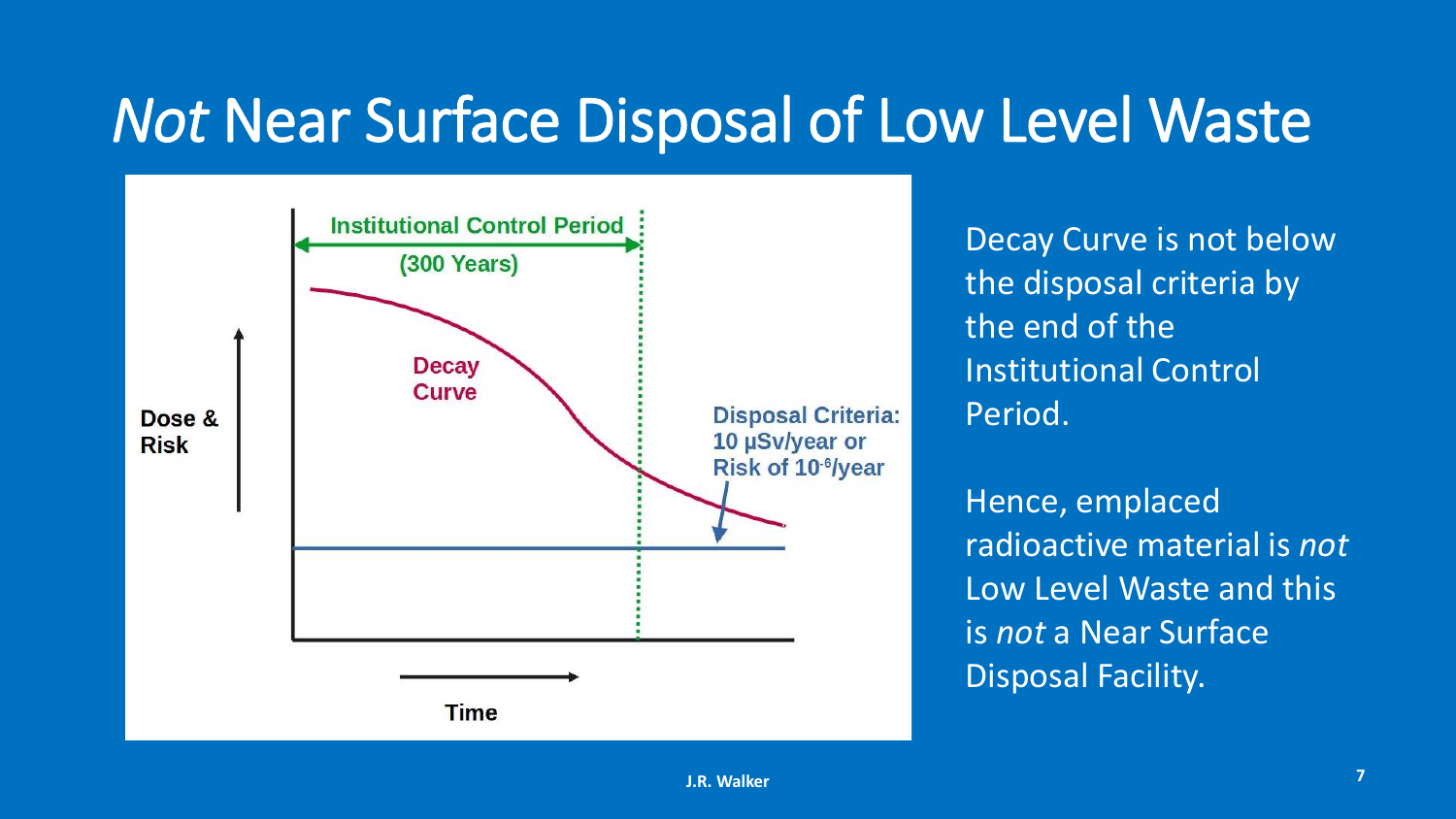#### Inventory and Waste Acceptance Criteria of Proposed Engineered Containment Mound (ECM)

- CNL's Environmental Impact Statement (EIS) provides the "Licensed Inventory" of the proposed ECM, comprising 31 Radionuclides.
- CNL's EIS also provides the Waste Acceptance Criteria (WAC):

|                                    | $\cdot$ 100 Bq/g for alpha emitting radionuclides                                            |
|------------------------------------|----------------------------------------------------------------------------------------------|
| <b>Limits for Bulk Waste &amp;</b> | $\cdot$ 1,000 Bq/g for long-lived beta/gamma emitting radionuclides (half life >cesium-137)  |
| Non-Leachate Controlled            | •10,000 Bq/g for short-lived beta/gamma emitting radionuclides (half life $\leq$ cesium-137) |
| <b>Waste Packaged Waste</b>        | $\cdot$ 100,000 Bq/g for tritium                                                             |
|                                    | $\cdot$ 400 Bq/g for alpha emitting radionuclides                                            |
| <b>Limits for Leachate</b>         | $\cdot$ 10,000 Bg/g for long-lived beta/gamma emitting radionuclides (half life >cesium-137) |
| <b>Controlled Packaged</b>         | $\cdot$ 10,000 Bq/g for cesium-137                                                           |
| <b>Waste</b>                       | $\cdot$ 10,000 Bq/g for strontium-90                                                         |
|                                    | $\cdot$ 10,000,000 Bq/g for tritium                                                          |

- CNL's proposal contains no technical equipment nor management system to verify compliance with the Waste Acceptance Criteria.
- WAC ignores important radionuclides in the inventory (eg, C-14, Tc-99).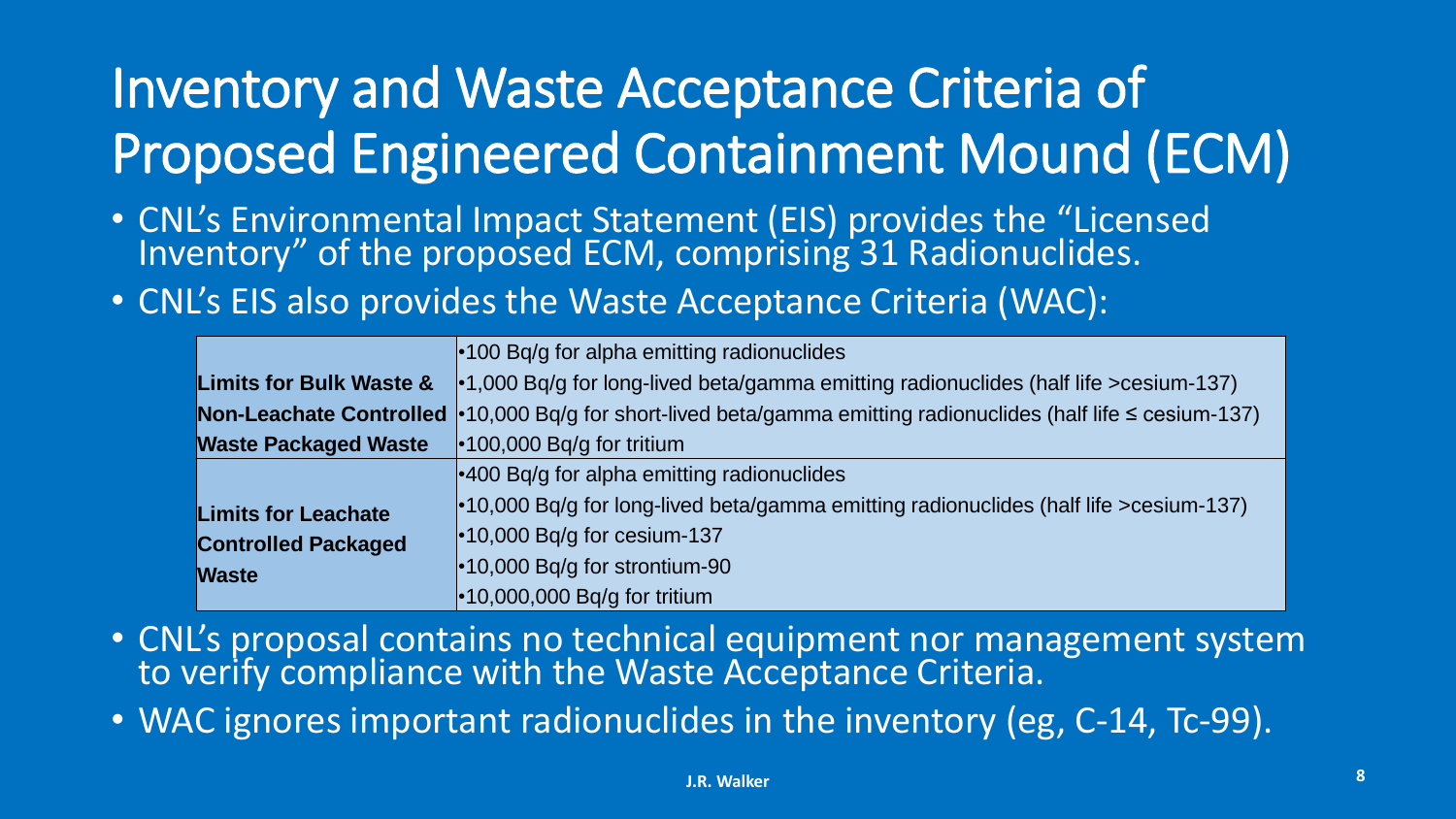#### Time to Reach Canada's Disposal Criteria

• Using the WAC limits and the limiting activity concentrations for disposal given in the Canada's Nuclear Substances and Radiation Devices Regulations (Bq/g), the time to reach disposal criteria can be calculated, for example:

| <b>Radionuclide</b> | <b>Time to Reach Disposal Criteria (Years)</b> |
|---------------------|------------------------------------------------|
| Cesium-137          | 498                                            |
| Hydrogen-3          | 199                                            |
| lodine-129          | $3.13 \times 10^8$                             |
| Plutonium-239       | $2.88 \times 10^{5}$                           |
| Radium-226          | 13,830                                         |
| Strontium-90        | 385                                            |
| Uranium-235         | $6.09\times10^{9}$                             |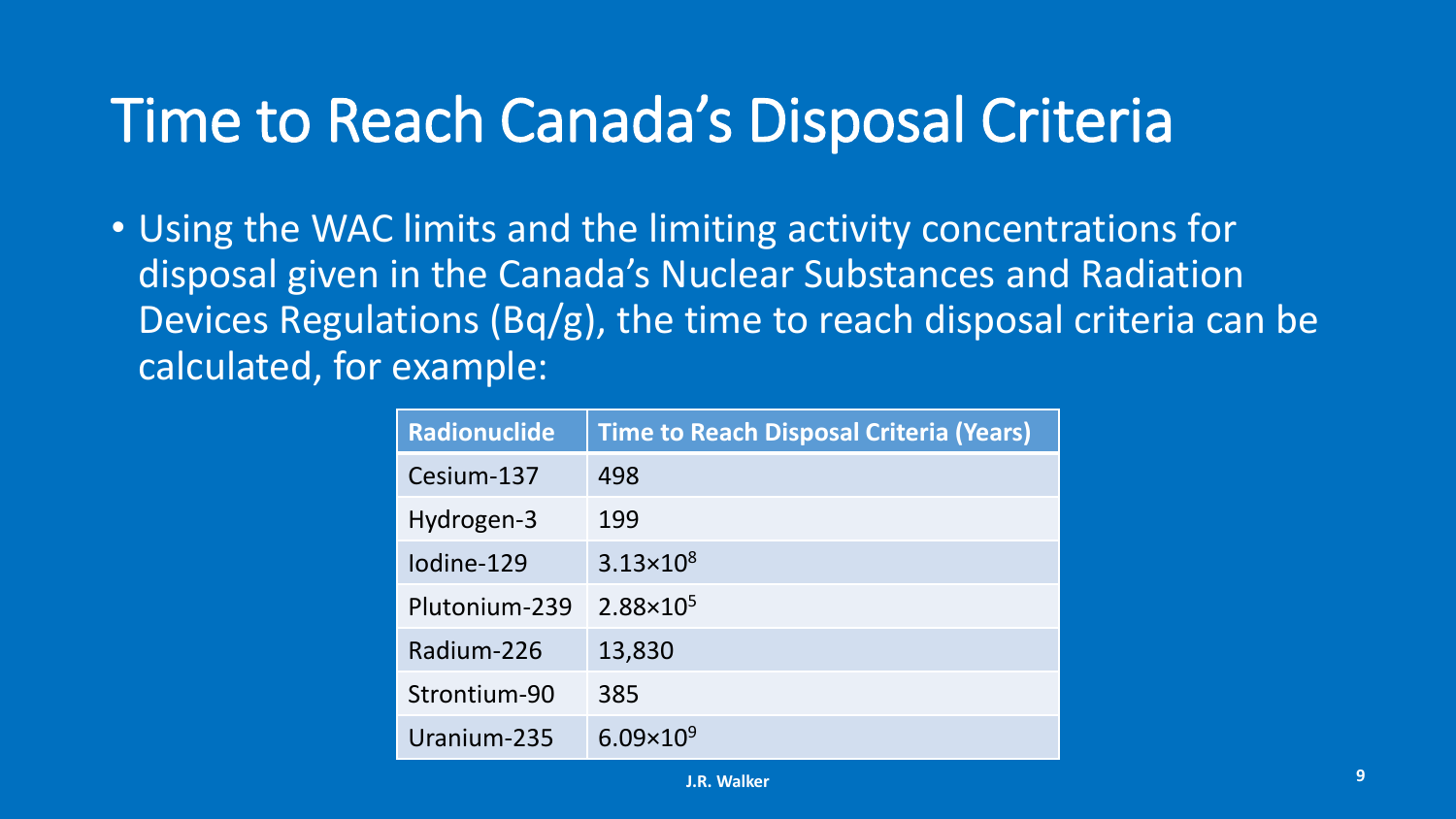### Waste Acceptance Criteria are Insufficiently Protective

- For example, there are 19 radionuclides in "Leachate Controlled, Packaged Waste" that are unambiguously captured by the WAC.
- Of these 19 radionuclides, at the concentrations permitted by the WAC, only one radionuclide (Tritium) decays sufficiently to meet Canada's disposal criteria by the end of the ICP.
- The other radionuclides take hundreds, thousands, or millions of years to meet Canada's disposal criteria.
- The WAC are insufficiently protective permitting material to be emplaced that is unsafe for near surface disposal. This material is intermediate level waste and requires underground disposal.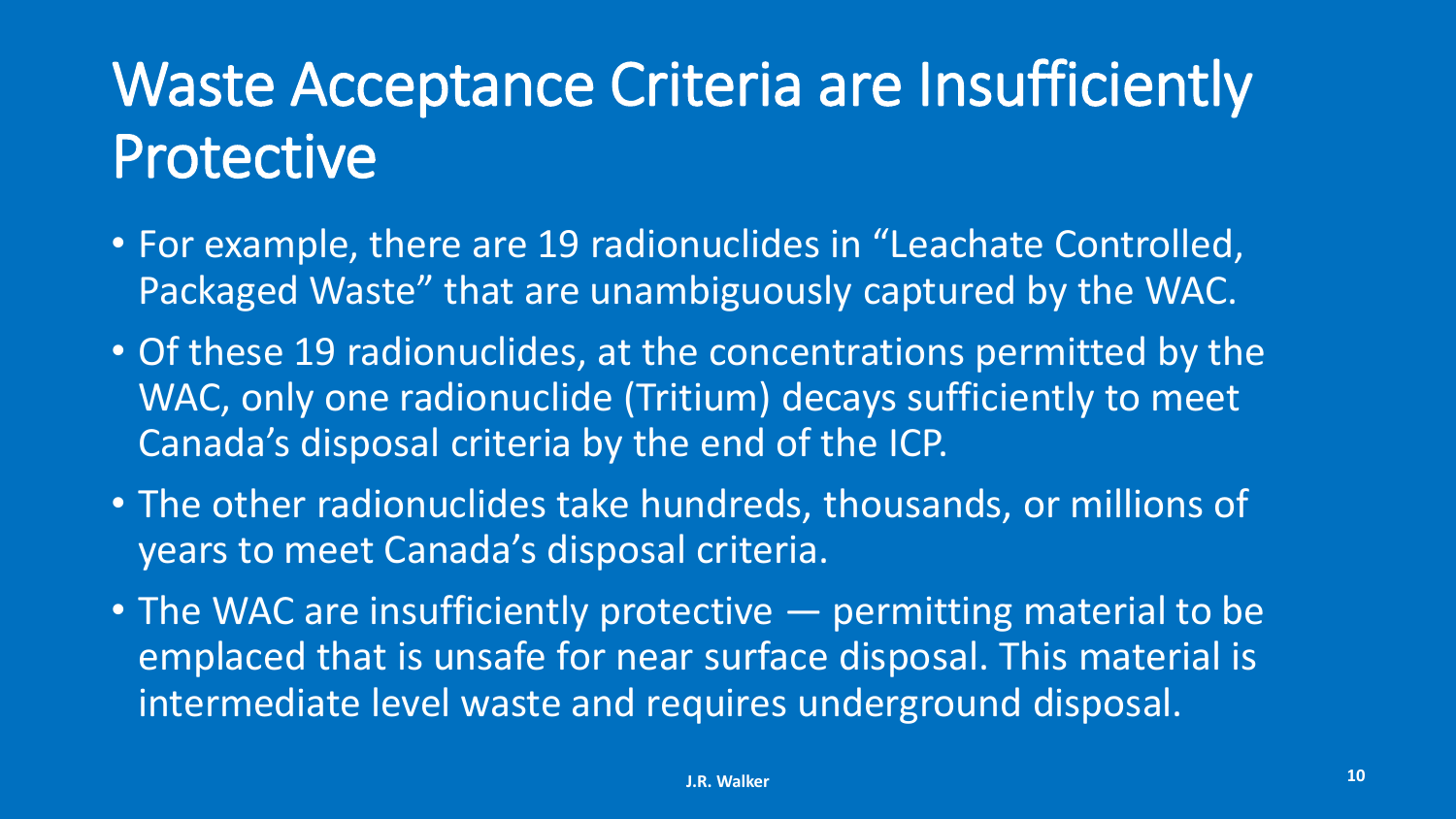#### Notable Technical Deficiencies

- Radiological inventory remains unacceptably hazardous well beyond the design life of the Engineered Containment Mound (550 Years).
- No inventory management system in place to comprehensively verify that waste packages and unpackaged waste comply with stated WAC.
- Many important radionuclides not captured by WAC (eg C-14, Tc-99).
- Waste Acceptance Criteria are insufficiently protective permitting emplacement of ILW that is unsafe for near surface disposal.
- Safety is dependent upon the actions of a regulator who is postulated to exist in the far distant future, beyond the time period in which institutional controls can be relied upon.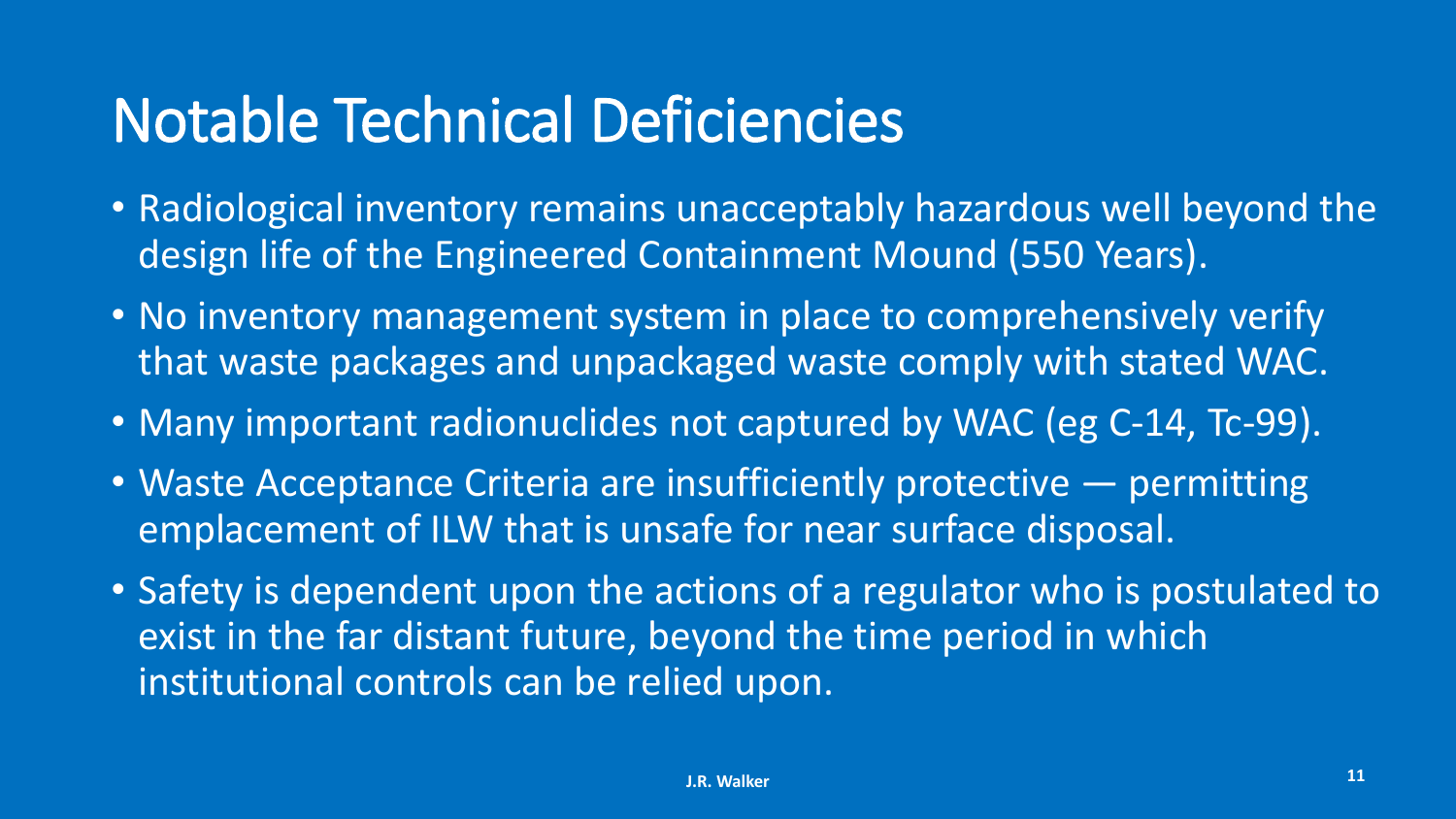## Concluding Remarks (1 of 3)

CNL's proposal is not a disposal facility for low level radioactive waste:

- Proposal is an Engineered Containment Mound comprising a large and unverified quantity of intermediate-level waste;
- Failure to control and verify the inventory means the safety of the ECM will depend upon active management (security, maintenance, remediation, regulatory controls, etc.) into the far distant future ("in perpetuity");
- Since disposal does not occur, the financial liability cannot be extinguished; and
- The cost of active management into the far distant future will continue to be a burden on the public purse and represents a very large long-term financial liability.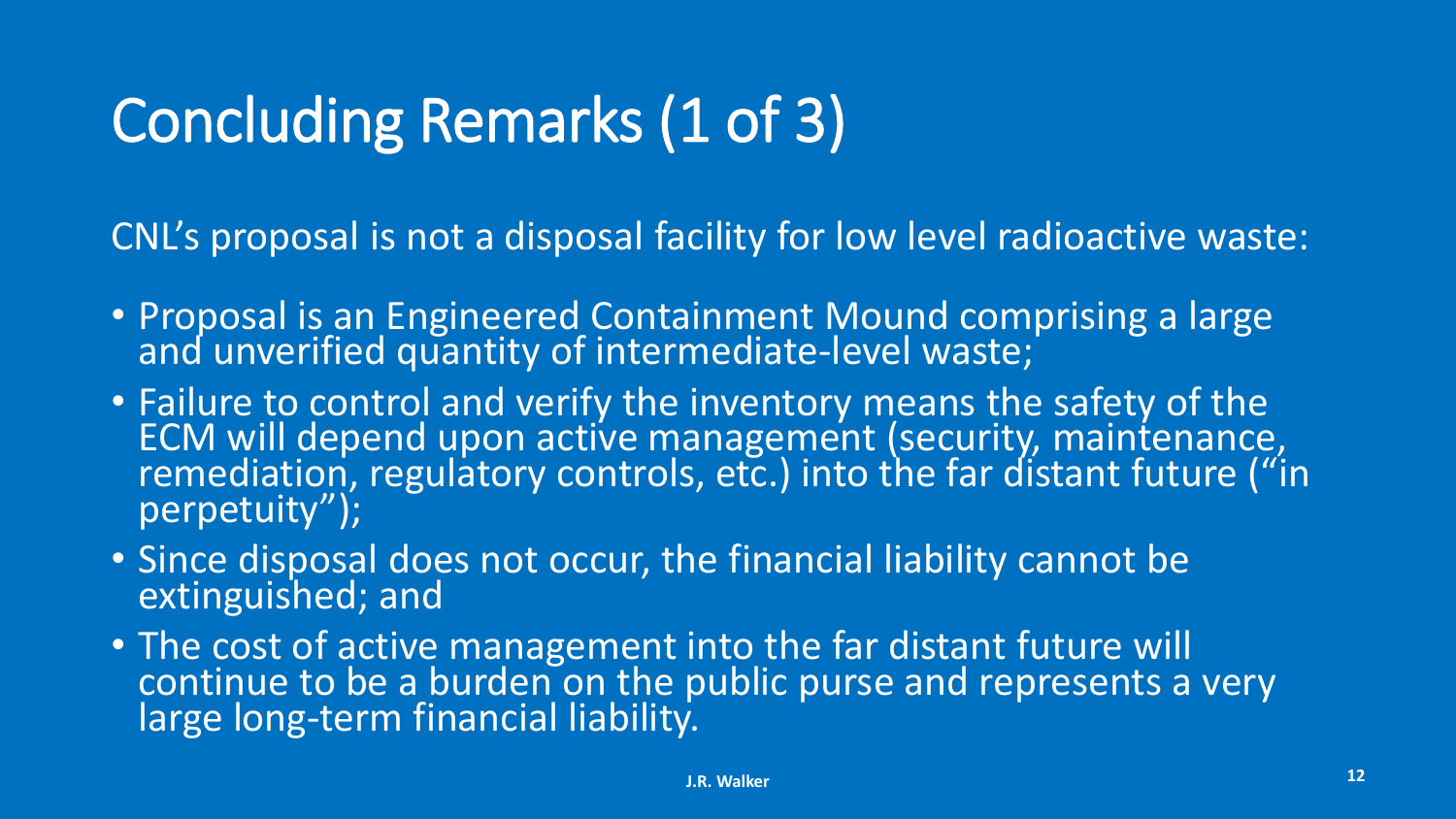### Concluding Remarks (2 of 3)

- CNL's proposal is in clear noncompliance with IAEA Safety Standards, e.g., no inventory management system, need for institutional controls into the far distant future.
- Compares unfavourably with near surface disposal facilities in other middle-income and high-income countries, e.g., Bulgaria, France, Spain.